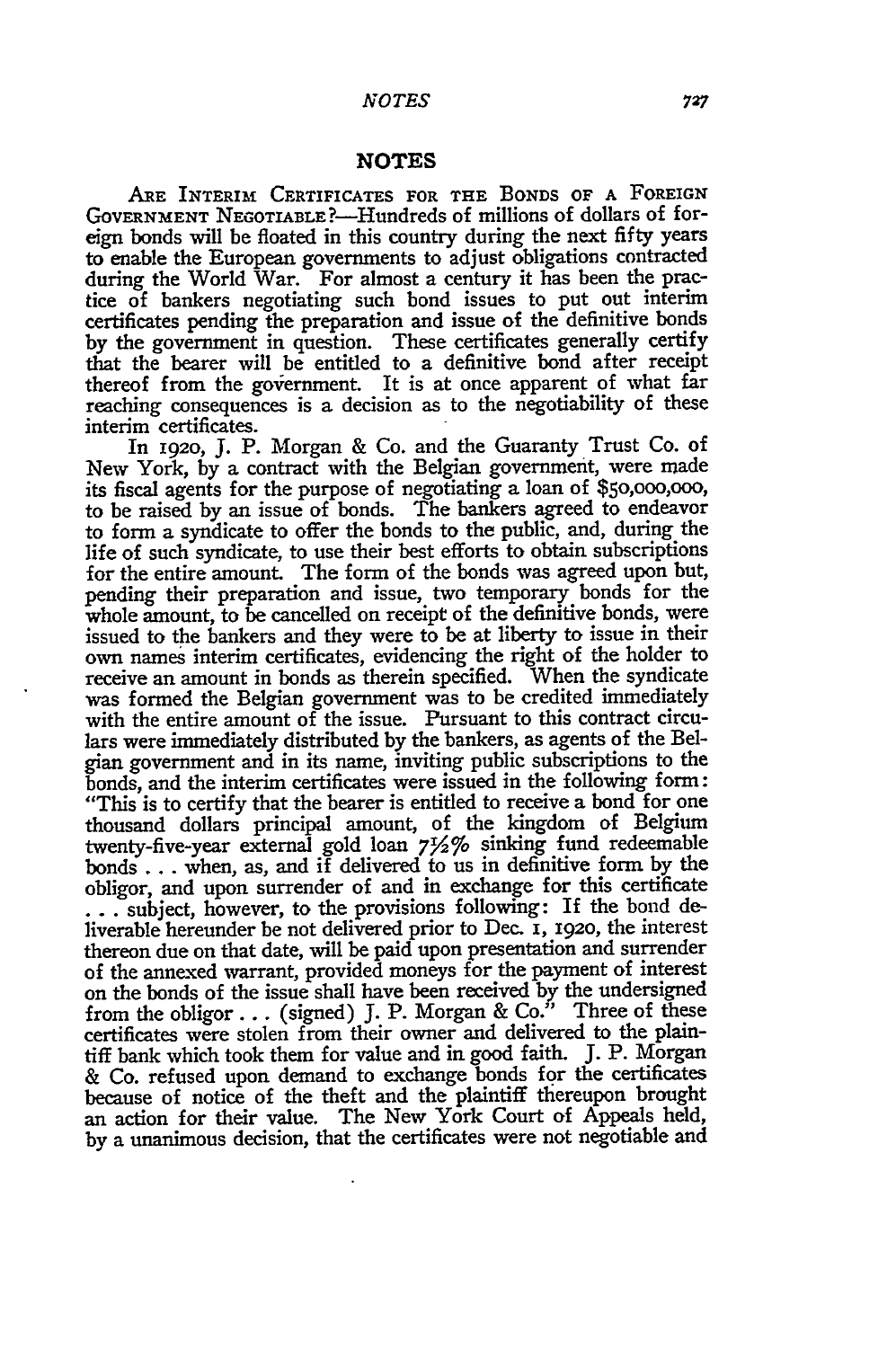that the plaintiff had received no better title than its transferor had and therefore affirmed the judgment of the lower court for the defendant.' The decision was based upon three grounds: i. That the facts of the case do not bring it within Goodwin v. Robarts,<sup>2</sup> the leading English authority on the negotiability of this general type of instruments. **2.** That interim certificates are within the purview of *the Negotiable Instruments Law* and must satisfy its prerequisites for negotiability, which the certificates in question fail to do. **3.** Assuming that the case does come within the case of Goodwin v. **Robarts** and is not covered by the *Negotiable Instruments Law,* yet the plaintiff failed to make satisfactory proof of a commercial usage to treat the particular type of interim certificate in question as negotiable.

As far as can be gathered, the court distinguished the case of Goodwin v. Robarts upon four grounds: (a) The interim certificates in the latter case were signed by the bankers, who floated the loan, with the descriptive word "agents." **(b)** They were the obligations of the Russian government and not of the bankers. (c) The interest warrant annexed to the certificate contained an absolute undertaking to pay the interest and was not conditional, as in the principal case, upon the receipt of moneys therefor from the government. (d) The certificates in the Goodwin case really amounted to provisional and informal bonds exchangeable for formal bonds thereafter. Now as to point (a) the court does not seem to have been accurately informed, the interim certificates probably having been confused with the bonds. The latter instruments were signed "Agents **N.** M. Rothschild," but to the interim certificates the bankers subscribed their signature unqualified by any descriptive words whatever.<sup>3</sup> As to point  $(b)$ , when the

**2 L. R. Io** Ex. **76** (Eng., **1875);** L. **R. 1O Ex. 337 (Eng., 1875); L.** R. **x App.** Cas. 476 (Eng., 1876). The facts of this case were as follows: The Russian government, desirous of raising a loan on bonds, em-<br>ployed Messrs. Rothschilds as its agents for that purpose in England and in pursuance of that employment Messrs. Rothschilds issued scrip, pending the receipt of definitive bonds, in the following form: "Imperial Government of Russia. Issue of £15,000,000 sterling nominal capital in 5% Consolidate De Rothschild Brothers, Paris. Bearing interest half-yearly, payable in Lon-don from ist December, 1873. Scrip for one hundred pounds stock, No. Received the sum of twenty pounds, being the first instalment of twenty per cent. upon one hundred pounds stock; and on payment of the remaining instalments at the periods specified, the bearer will be entitled to receive a definitive bond or bonds for one hundred pounds after receipt thereof from rant for the first periods interest.) N. M. Rothschilds." All the installments had been paid and the receipts therefor signed. Upon proof of commercial usage to treat such scrip as a negotiable instrument, transferable **by** delivery, the Court of Exchequed held it to be negotiable and this decision was affrmed **by** the Exchequer Chamber and the House of Lords.

'"In the meantime they themselves (that is, Rothschilds) issue the scrip and sign the receipt, not signing as agents." Argument of Mr. Benjamin, counsel for the defendant, L. R. io Ex. at **p.** 8o. "It is true that Messrs.

<sup>1</sup> Manhattan Co. v. Morgan, 242 **N. Y. 38, 15o N. E. 594 (1926).**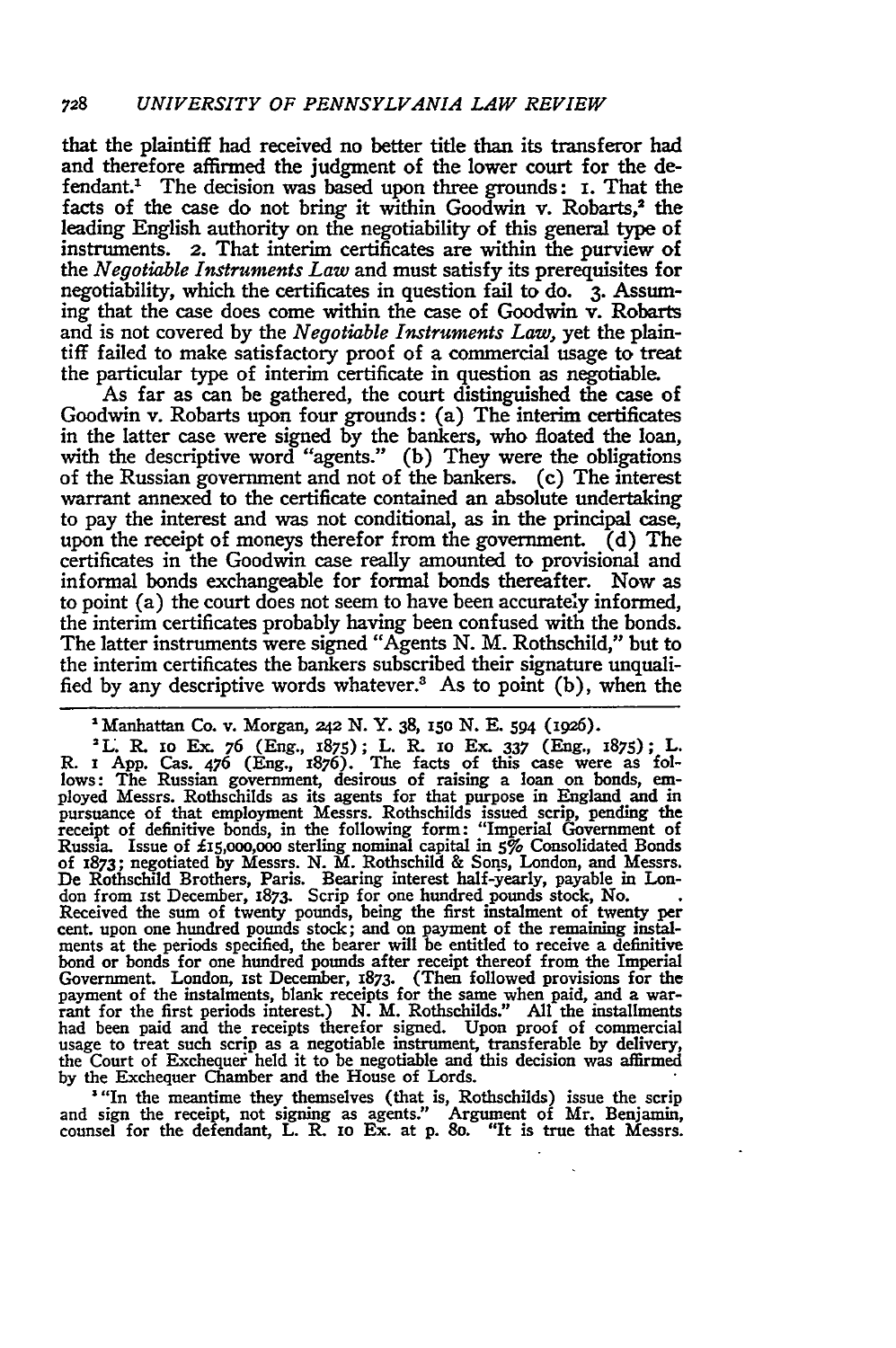cases are subjected to a detailed comparison and the reasoning of the English court is carefully examined, there would seem to be every bit as much ground for this conclusion in the one case as in the other. In the Goodwin case "the bearer (of the certificate) will be entitled to receive a definitive bond... after receipt thereof from the Imperial Government." By the. instrument in the principal case it is certified "that the bearer is entitled to receive a bond... when, as, and if delivered to us... by the Obligor." No words descriptive of an agency appear in the signatures to either instrument. In both documents, therefore, the natural meaning of the language imports a personal undertaking on the part of the banker. In the Goodwin case this argument was very vigorously pressed upon the court on the appeal to the Exchequer Chamber and Cockburn, C. J., answered (quoting from Story and Chancellor Kent) that an agent contracting on behalf of a government is not personally bound because the party contracting with him is presumed to rely wholly upon the faith and credit of the government.' The chain of reasoning of the English courts seems to have been that since Rothschilds in issuing the certificates were known to be the agents of the Russian government and since, from the conditional language used in the certificate and the legal principle that **an** agent contracting on behalf of a government within the scope of his agency is not personally bound, Rothschilds were not personally bound thereby to do anything, that the public, therefore, took the certificates, just as it later took the bonds, wholly on the faith and credit of the Russian government.<sup>5</sup> This reasoning, it is submitted, is just as applicable to the case in hand. The circular of the bankers made public their agency. And while the contract creating this agency also gave the bankers power to organize and, in effect, sell the entire bond issue to, a syndicate, yet the certificates were issued not by this syndicate but **by** the bankers and as agents. The public therefore took the certificates, just as it later took the bonds, wholly on the faith and credit of the Belgian government. Point (c) would seem to weaken rather than to strengthen the Goodwin case in that it tends to contradict the agency theory of the English court. If the certificate is considered by itself the fact that the underaking to pay interest is absolute would tend to show that Rothschilds, them-

'L. R. io Ex. at **p.** 344.

'Note the language of Cockburn, **C. J.,** L. R. io Ex. at **p.** 346: "Nor can we suppose that the persons taking this scrip did so otherwise than through their faith in the honour of the foreign government, just as they would have had to trust to it on their afterwards receiving the bonds in lieu of the scrip. They would then be equally without legal redress against the foreign government and must have trusted to its honour in the fulfilment of its engagements."

Rothschild have signed the document on their own behalf." Cleasby, B., L. R. **1o** Ex. at p. **85.** The copy of the scrip printed in the statement of the case contained no signature at all and the copy of the bond which immediately fol-lowed the copy of the scrip contained the signature "Agents **N.** M. Rothschilds."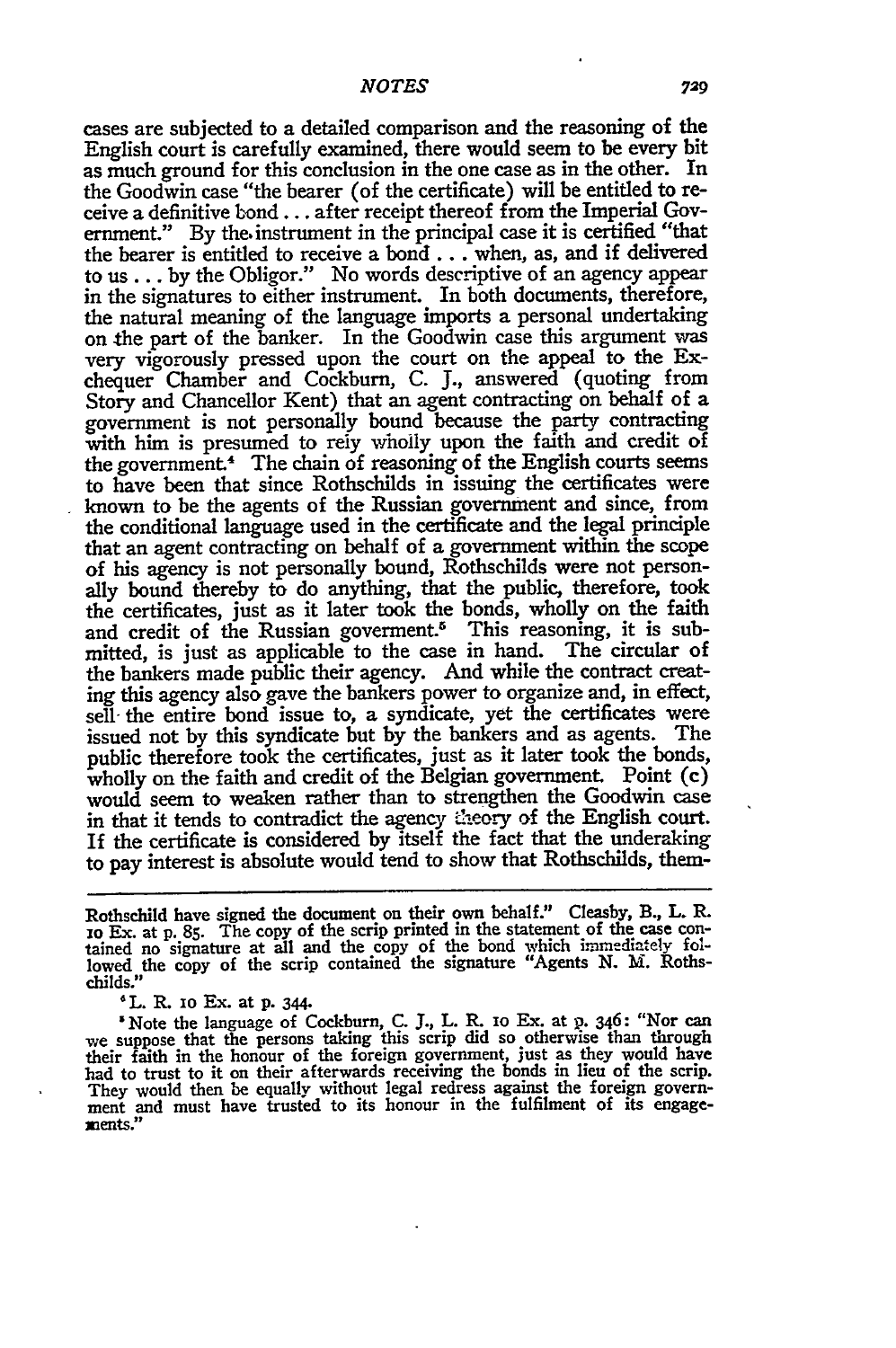selves, had underwritten the bond issue and intended to bind themselves personally. In making point (d), that the certificates in the Goodwin case were really themselves a kind of informal bond, the court seems to have had the opinion that the English court in Goodwin v. Robarts permitted custom to write into the certificates the provisions and incidents of the bonds for which they were later **ex**changed.<sup>6</sup> But the only custom proved in that case was a commercial usage to treat the certificates as negotiable. And such a theory does not seem tenable in the light of the later English cases which hold interim certificates calling for non-negotiable stock to be negotiable.7

In deciding that interim certificates come within the purview of the *Negotiable Instruments Law* and must therefore first satisfy its prerequisites for negotiability, the thesis of the court is as follows: Negotiable instruments may be divided into two classes: **i.** Those which represent property and give rise to rights *in rem,* such as warehouse receipts and bills of lading. **2.** Those which are promissory and executory in character and give rise to rights *in personam,* such as promissory notes and bills of exchange. Instruments of the second class lie within the purview of the *N. L L.* and must satisfy its prerequisites for negotiability, but it is assumed, though not decided, that those of the first class are without the statute. The interim certificate in question is promissory in all its essential features, is therefore in the second class, and consequently is governed by the *N. I. L.* Having once reached this conclusion, the rest is quite simple. The instrument undertakes that the bearer is entitled to a bond "when, as, and if delivered to us." It therefore contains no unconditional promise to pay a stun certain in money; **'** it is not payable on demand, or at a fixed or determinable future time;<sup>9</sup> it is dependent upon a contingency; **'6** it contains an undertaking to do an act in addition to the payment of money." It is consequently non-negotiable.

This chain of reasoning seems rather unfortunate. Once it is admitted-and this point never seems to have been questioned-that bills of lading and warehouse receipts lie without the purview of the *N. I. L.*,<sup>12</sup> then the sweeping provisions of Section I, "An instrument

**"N.** I. L., *§ 5.*

Aigler, *Recognition of New Types of Negotiable Instruments, 24* CoL. L. **REV.** 563, at **p. 592.**

<sup>&</sup>lt;sup>o</sup> Cardozo, *J.*, in the principal case indicates this opinion in the sentences, "Doubt, if there was any, as to the meaning of the abbreviated promise (in the certificate of the Goodwin case), was removed **by** evidence of the custom of the market," and "We leave the question open whether custom may write into "scrip" or other abbreviated forms of contract **. . .** the terms and incidents of the definitive instruments to be delivered in exchange."

<sup>&#</sup>x27;Rumball v. Metropolitan Bank, L. R. **2 Q.** B. **D.** i94 (Eng., **z877);** Webb, Hale & Co. v. Alexandria Water Co., **93** L. T. **R. 339,** 21 Times L. **R. 572** (Eng., **1905).**

*IN.* I. L., § i.

*IN.* I. L., **§ i.**

*<sup>&</sup>quot;* **N.** I. L., *§* **4.**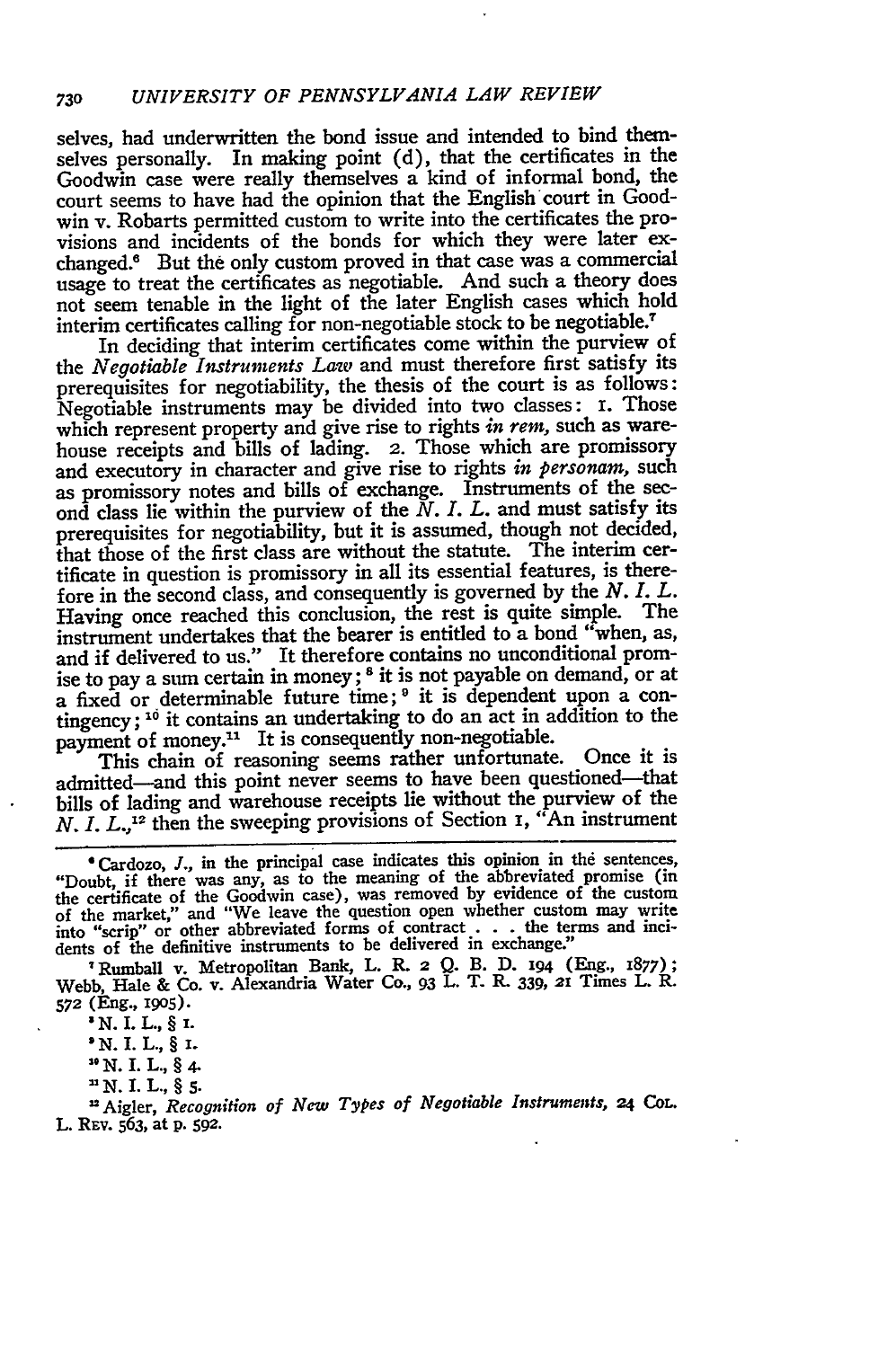to be negotiable must conform to the following requirements": must no longer be taken to be all inclusive, as is the natural sense of the language used, but on the contrary to have a special and restricted meaning. Instead of meaning "all" it must be taken to mean "some" instruments. This conclusion seems inescapable. And once this section is admitted to have a restricted meaning it becomes a very nice problem to determine just what instruments are iucluded and just what instruments are excluded. There is no test, ear-marked as such, to be found in the statute. The normal purposes of legislation prepared to secure uniformity would seem to be those of codifying the existing law, of selecting the better view where the cases were in conflict, and perhaps, in a very limited way, of anticipating possible future conflicts. The *N. I. L.,* however, went further than this since it quite clearly made several radical changes in the law, as it existed at the time the statute was drafted, in instances where there had been no conflict among the authorities. Nevertheless it would seem quite proper that the statute be taken as merely codifying the existing law save in those instances only where an intention otherwise is dearly shown. More specifically, the requisites for negotiability listed in the *N. I. L.* should not be applied to a type of instrument to which they had not been previously applied unless clearly required by a strict construction of the statute. Some light may be thrown on the problem by a comparison with the English act. Their statute, which to some extent served as a pattern for our own, is expressly restricted to promissory notes, bills of exchange and checks while the *N. I. L.* on its face is all inclusive. This would tend to show that our statute is intended to have a scope broader at least than that of the English act.

In view of the uncertainty surrounding the whole subject, however, it seems dogmatic to assert that all negotiable instruments must fall into either of two classes—I, those representing property and giving rise to rights *in reM;* 2, those promissory and executory in character and giving rise to rights *in personam-and* that all those in the second group must satisfy the requisites of the *N. I. L.* for negotiability. Professor Aigler's view adding a special third class for interim certificates <sup>13</sup> seems more reasonable. Alluding to the probability that bills of lading and warehouse receipts lie without the scope of the statute he suggests that Section **I** (2) of the *N. I. L.,* which provides that instruments to be negotiable "must contain an unconditional promise or order to pay a sum certain in money," be construed as indicating the type of paper covered by the statute, *viz.,* instruments calling for money.<sup>14</sup> The difficulty with this theory is that bills and notes payable in goods have been held to be non-negotiable

Aigler, *Recognition of New Types of Negotiable Instruments, supra,* **n. 12,** at **p. 591.**

**<sup>1</sup>** Aigler, *Recognition of New Types of Negotiable Instruments, supra,* n. **12,** pp. **591-592.**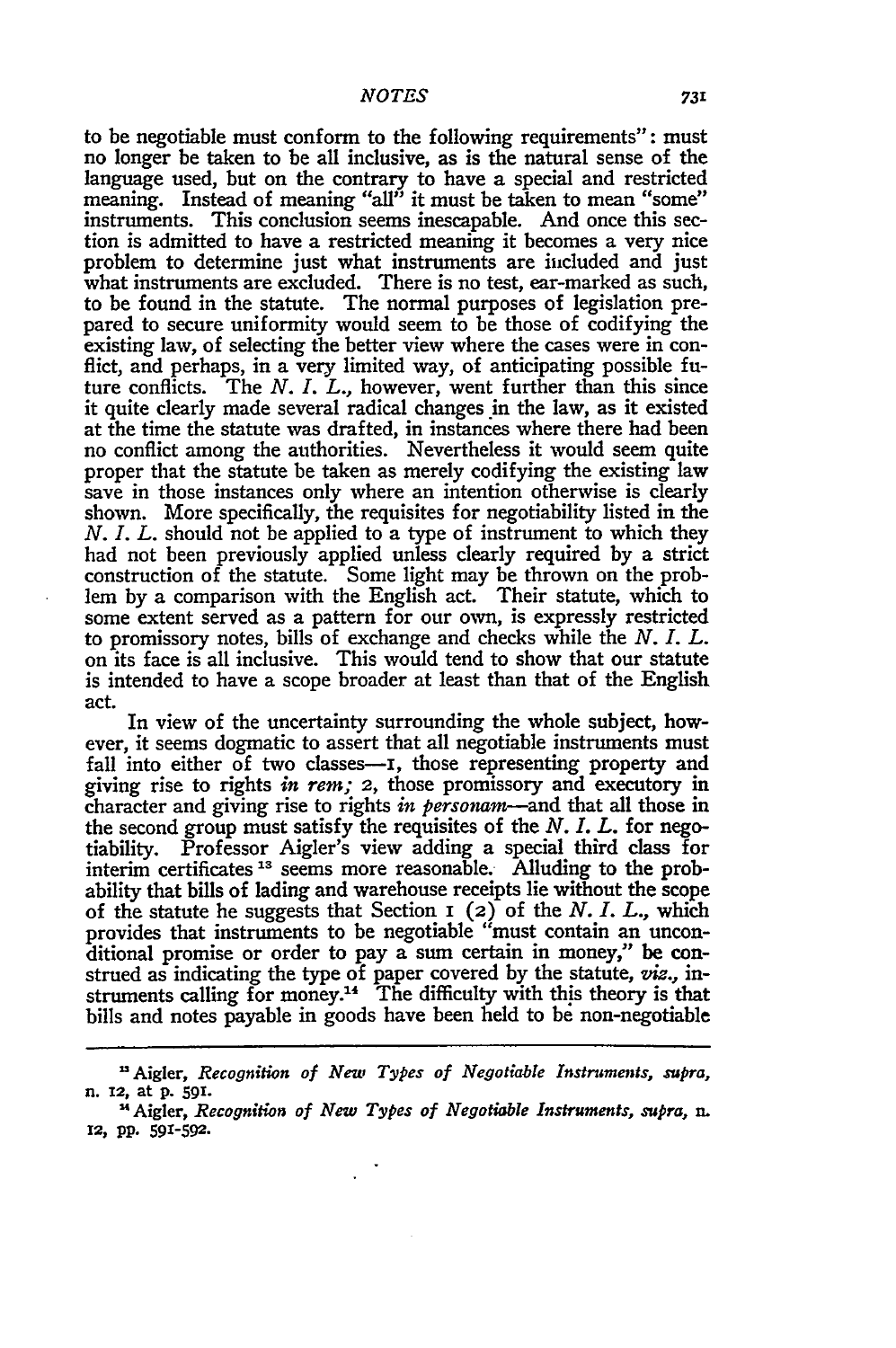long before that statute was drafted.<sup>15</sup> This same section, however, might well be construed as indicating that only such instruments as undertake to pay a fixed value, with as many units of money or goods generally as are necessary to aggregate that value, are within the purview of the act. An interim certificate could be distinguished then since it is more akin to a bill of sale of specified goods, being a contract to pass title to a fully described and predetermined bond at such time as it may come into being and be received by the banker. The one type of instrument calls for a "sum certain," being "payable" in property or money as it may specify. The other type calls for specified property, without special regard to its market value, and is more precisely "exchangeable" for that property. This view of an interim certificate seems entirely in line with the opinions of the English justices who passed upon the similar certificate in *Goodwin v. Robarts.* "It is the document of title," said Cleasby, B., in the Court of Exchequer, **"...** by virtue of which the person holding it, according to the terms of it, can call upon the government of Russia to give him the title to the money, that is, to give him a bond."<sup>16</sup> Later in the House of Lords, Lord Selborne referred to the certificates as "instruments of title to shares in foreign loans." **<sup>17</sup>**

**If** the proper test of instruments covered **by** the *N. I. L.* were, whether they are promissory and executory in character giving rise to rights *in personam,* it is difficult to see why bills of lading and warehouse receipts would not equally come within the purview of the statute. A bill of lading contains a contract by the carrier to carry certain goods and to deliver them to order or to bearer at a specified destination.'" A warehouse receipt contains a contract by the warehouseman to store goods for a specified period and at the end of that time to deliver them to order or to bearer.<sup>19</sup> Both instruments seem promissory and executory in character. Both undertake to pay other than money and to do an act (to carry and to store the goods, respectively) in addition to the payment of money. Furthermore a bill of lading is not payable on demand or at a fixed or determinable future time. Both would therefore be non-negotiable under the statute. And these instruments as a class cannot be distinguished from interim certificates on the ground that they rest upon ancient mercantile custom since warehouse receipts are a comparatively modern invention,<sup>20</sup> barely senior, if at all, to the interim certificate. **All** three seem to be

" **R.** io Ex. at **p. 85.** 1 L. **A.** I **App.** Cas. at **p.** 495.

- <sup>19</sup> DANIEL, NEGOTIABLE INSTRUMENTS (6th ed., 1913) § 1713a.
- DANIEL, **NEGoTIABLE INSTRUMENTS** (6th ed., **1913)** § **1713.**

<sup>&</sup>lt;sup>15</sup> See, for example, Hodges v. Clinton, **I** N. C. 53 (1792), a case of a note for **Ioo,** payable in tobacco.

**<sup>&</sup>quot;DANIEL,** NEGoTiA E **INSTRUMENTS** (6th ed., **1913)** § **1728.**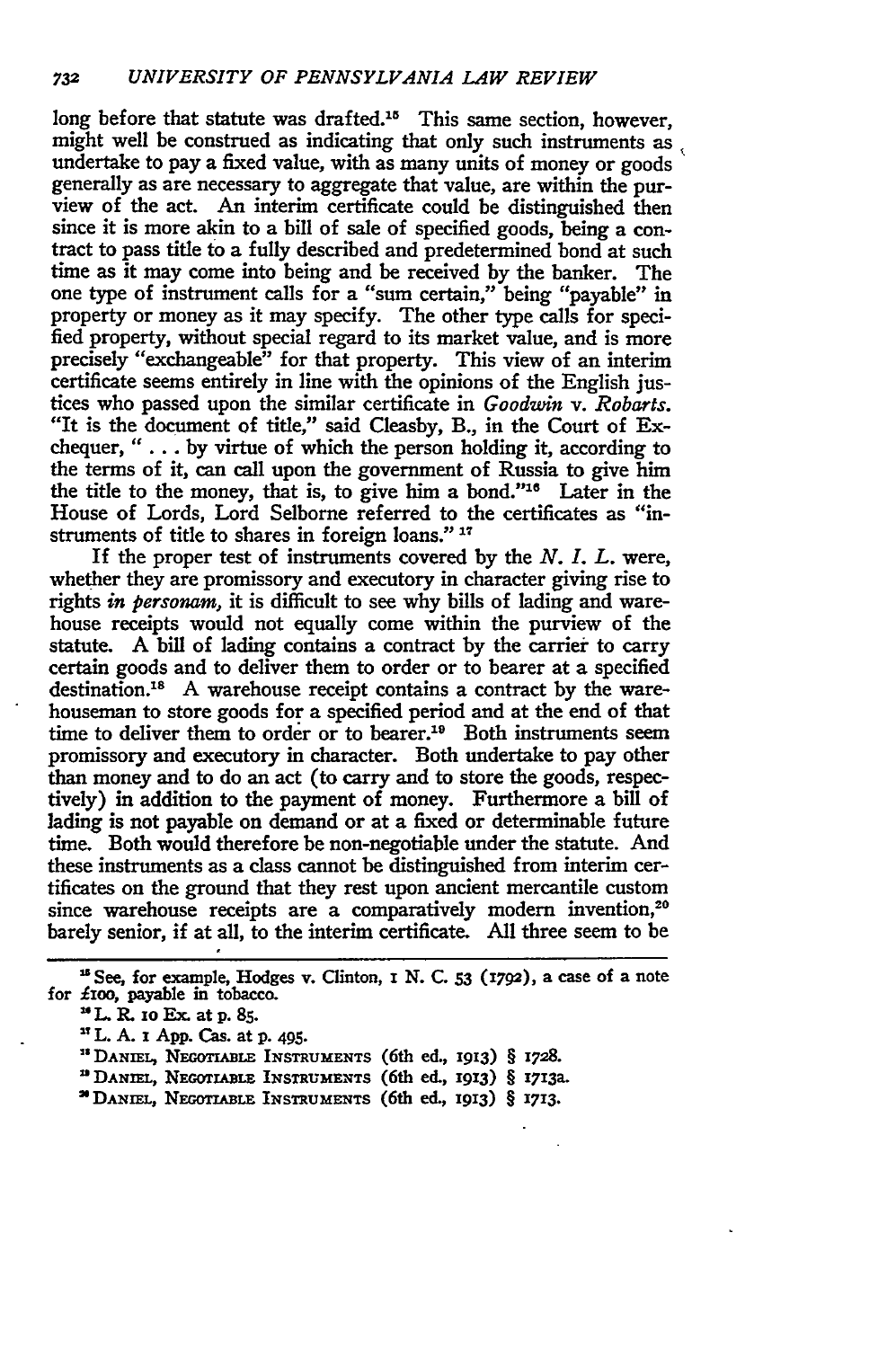creatures of commercial necessity developed in turn **by** the carrier, the warehouseman, and the banker and performing largely similar functions.

With due respect for the New York Court of Appeals it is submitted, therefore, that the better view would hold interim certificates to lie without the scope of the *N. L L.* And once the restrictive atmosphere of this statute is safely left behind, *Goodwin v. Robarts* and the cases in its wake are very respectable authorities as to the prin- ciples of the law merchant applicable to the problem in hand. An attempt has been made in the first part of this note to show that the facts of the principal case bring it within this line of cases. The interim certificates in question could properly have been held to be negotiable, therefore, upon satisfactory proof of a commercial usage to treat them as such. The principal case fails only on this proof of commercial usage and the decision might well have been placed solely

Though the correctness of the decision itself cannot be ques-<br>tioned, the reasoning upon which it is based is disappointing. This exact problem had only come before the courts of this country twice before and in both instances does not seem to have been fully and accurately presented.<sup>21</sup> It is one of grave importance. When large bond issues are floated, whether by a foreign government or a large corporation, the banker must base his estimates on the present condition of the market and cannot afford to gamble on possible fluctuations in the demand for this type of securities during the time required for the preparation of the definitive bonds; the government or corporation wants immediate assurance that the money will be forthcoming; the investor demands something that he can pledge or sell immediately in the same way as the bonds. A fully negotiable interim certificate is apparently the only solution. The public benefit of a decision affirming the proposition, more and more lost sight of, that their own law merchant, will hardly be denied. Coming from the highest court of our great financial center and written **by** one of the ablest judges in the country, this opinion, placing the law merchant even more securely in the straight-jacket prepared for it, is apt to

<sup>&</sup>lt;sup>21</sup> In Bowie v. National City Bank, 122 Wash. 269, 210 Pac. 498 (1922), the interim certificate did not purport on its face to be negotiable and its non-negotiability seems to have been conceded by counsel. Hearne v. Gil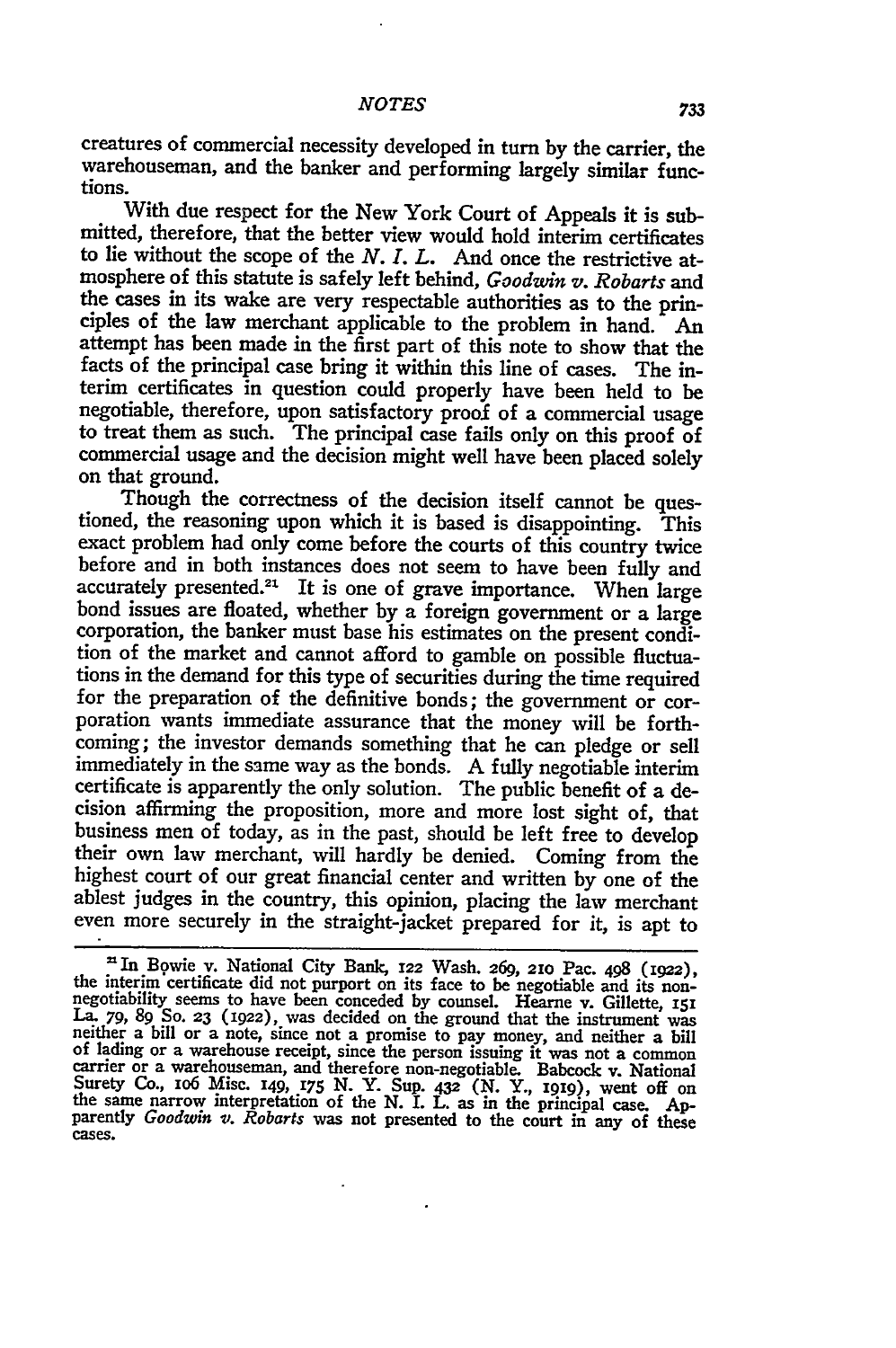have a powerful and unfortunate influence upon future decisions in other states. It is very difficult to see how the incidents of negotiability can be so far secured **by** estoppel or by contract as to protect a purchaser in good faith from a thief.<sup>22</sup> Apparently the sole remedy is still more legislation.<sup>23</sup>

*B.A.B.*

**THE MEANING** OF "DIRECT Loss OR DAMAGE **BY** FIRE" IN **A** FIRE INSURANCE POLICY-The difficulty with which the insurance company is confronted in describing exactly the contingency against which it insures is nowhere more strikingly illustrated than in the use of the phrase "direct loss or damage by fire." A recent case in Washington<sup>1</sup> reopens this interesting and difficult problem in the law of insurance. The facts of the case were as follows:

The plaintiff insured his stock and fixtures against "all direct loss or damage **by** fire." In his bakery a sprinkler system had been installed. Flame from one of his ovens leaped through a crack in the oven, caused one of the sprinkler heads to melt, and water was thrown upon the stock. The insurance company denied liability on the ground that the loss was caused **by** the sprinkler, and was not a direct loss **by** fire. The court, however, permitted recovery on the policy.

Two questions are raised **by** the facts of the case:

- (I) **If** it be assumed that the flame leaping from the crack in the oven was a "fire," in the sense in which the insurance company insured against fire, was the damage caused **by** the sprinkler a "direct loss **by** fire"?
- (2) Was the escaping flame a fire within the meaning of the insurance policy?

The answer to the first question must be in the affirmaiive. The law is clear that where there has been a **fire,** and damages result which may be said to have been proximately caused **by** the fire, the

<sup>&</sup>lt;sup>22</sup> There can be no estoppel in the principal case, for example, since the owner of the certificates did not entrust them to the possession of the thief, owner of the certificates did not entrust them to the possession of the thief, nor did he negligently leave them where they were likely to be stolen.

As to negotiability **by** contract see American National Bank v. **A.** G. Sommerville, Inc., **I91** Cal. 364, **216** Pac. **376 (1923).**

<sup>&</sup>lt;sup>22</sup> It is interesting to note that an act has already been drafted for presentation to the New York Assembly with a view to overruling the decision in the principal case.<br>  $\cdot$  Pappadakis v. Netherlands Ins. Co., 242 Pac. 641 (Wash., 1926).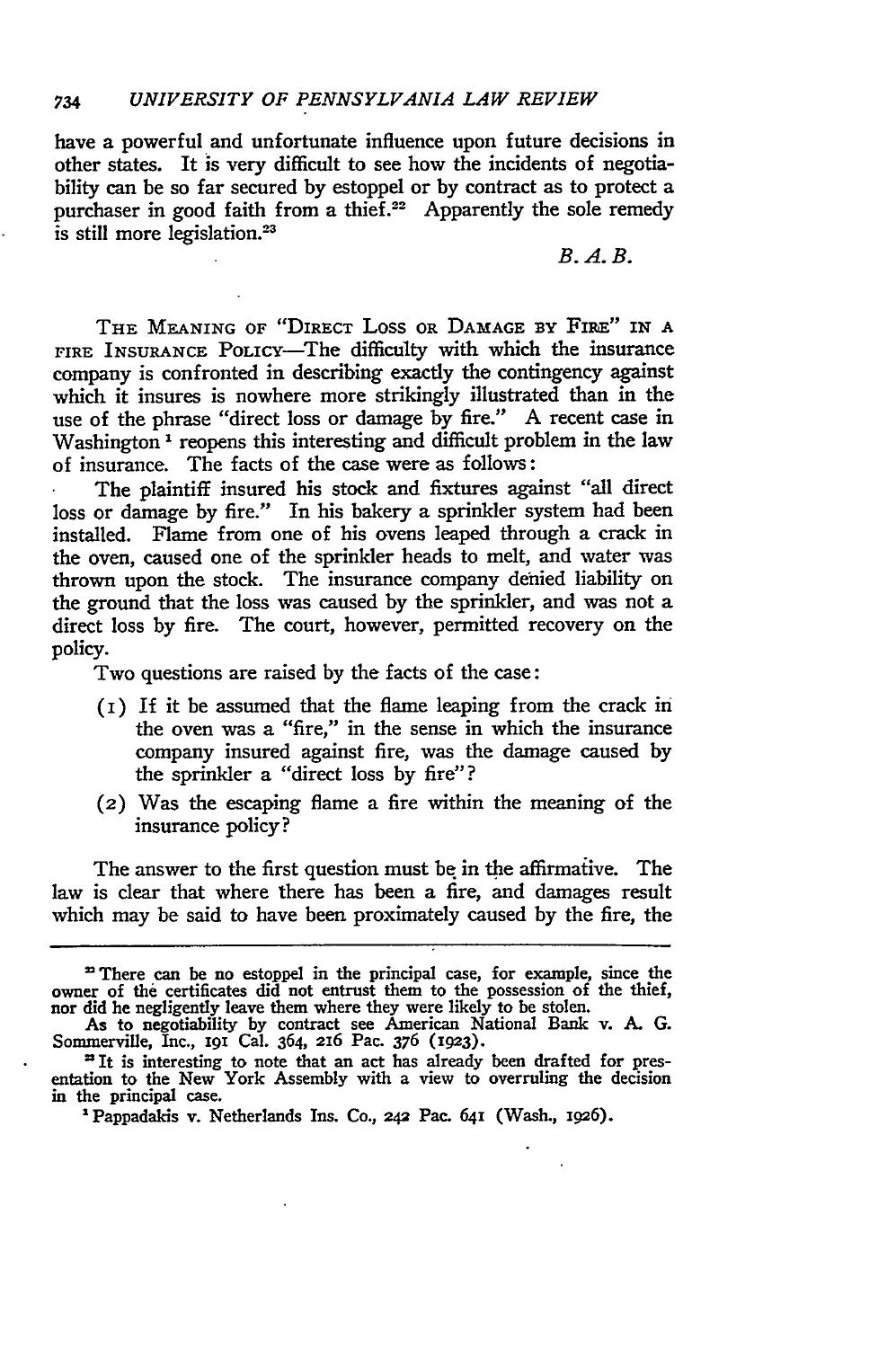damage or loss is regarded as a "direct loss by fire."<sup>2</sup> In deciding when a fire is the remote cause and when the proximate cause of the loss, the courts have entered into that nebulous field with which all students of the law of torts are familiar. However, the decisions on their facts show that, in the instant case, the fire leaping from the crack in the oven would be generally regarded as the proximate cause of the injury.

For example-losses which are caused by efforts to put out a fire are regarded as direct loss by fire,<sup>3</sup> as also are losses caused by removal made necessary by fire,<sup>4</sup> and, similarly, losses caused by thefts after a fire.<sup>5</sup> Damage caused by a sprinkler system, in addition to the damage by fire, has been held to be a direct loss by fire,6 and so also of damage caused by a short circuit in an electrical system, as the result of a fire.<sup>7</sup> Where a fire causes an explosion, the resultant loss is regarded as direct loss by fire.8

Hence it is apparent that where there has been a fire upon the premises, and that fire sets other forces in motion, and these forces cause the injury, the courts are prone to regard the injury as a direct loss by fire. It is necessary only that the fire be a proximate cause of the injury. The above review of the decisions indicates that the flame from the crack in the oven in the principal case would undoubtedly be considered the proximate cause of the injury which followed.

Thus far it has been assunied that there was a fire in the principal case. Is this a fair assumption? Does an insurance company pretend to insure against damages caused by a flame from a man's own oven where no substance has been ignited outside of the oven?

The rule is quite clear that where the fire is confined to the place where it is supposed to be, and where there is no ignition outside of that place, there cannot be recovery for such damages as may result,

' Case v. Hartford Fire Ins. Co., *sufpra,* note **3;** Independent Mut. Ins. Co. v. Agnew, 34 Pa. 96 (1859).

'Independent Mut. Ins. Co. v. Agnew, *supra,* note 4.

'Cohn v. National Fire Ins. Co., *supra,* note **3.**

Lynn Gas Co. v. Meriden Fire Ins. Co., **158** Mass. **570,** *33* **N. E. 69o**  $(1893).$ 

"Waters v. Merchants' Louisville Ins. Co., ii Peters **213 (U. S., 1839).** There is an important exception to the rule in the case of explosions: that the fire must have extended to the premises of the insured. If the property of the insured is damaged **by** an explosion caused **by** a fire in a nearby property, still there is no recovery unless the premises of the insured were themselves reached<br>by the flame. Bird v. St. Paul Ins. Co., 224 N. Y. 47, 120 N. E. 86 (1918):<br>Liverpool, L. & G. Ins. Co. v. Currie, 234 S. W. 232 (Tex., 1921).

<sup>&</sup>lt;sup>3</sup> For a collection of authorities see 26 C. J. 341, note 59. See also, CAM-<br>ERON, LAW OF FIRE INSURANCE IN CANADA 51 (1909), and RICHARDS, INSUR-<br>ANCE LAW 284 (3d ed., 1909) to the effect that "direct" means nothing more than "proximate."

**<sup>&</sup>quot;Case** v. Hartford Fire Ins. Co., 13 Ill. 676 **(1852) ;** Cohn v. National Fire Ins. Co., **96** Mo. App. **315, 70 S.** W. **259 (1902).**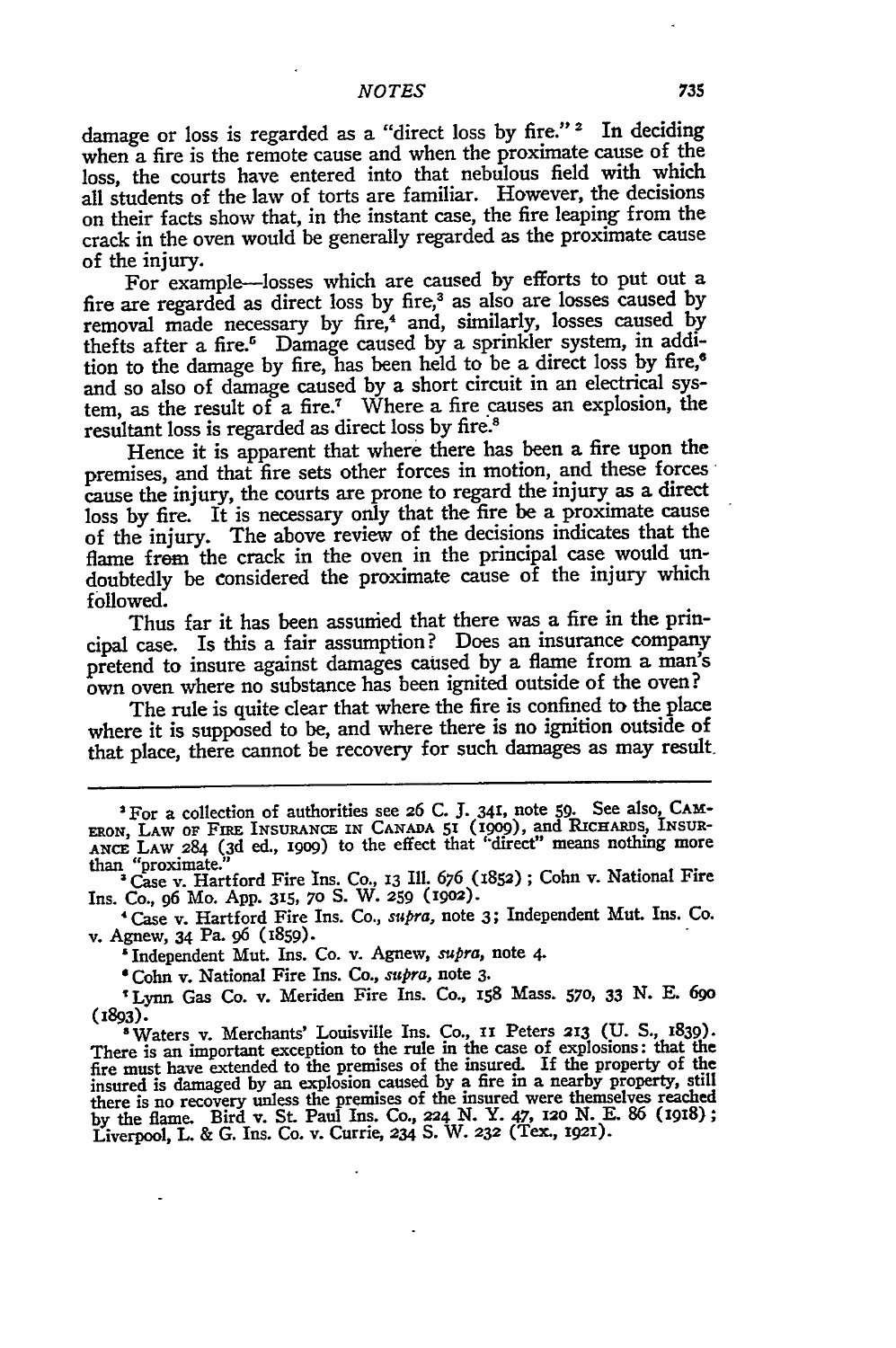from smoke and heat.<sup>9</sup> If the fire spreads out of the place where it is confined (there being in a sense a second fire), then of course any loss which followed would be within the purview of the contract.

The situation we are now considering occupies the middle ground between these two propositions. The flames were not entirely confined within the oven. At the same time. no substance external to the oven was ignited by the flames. The only fire was that lighted for the purposes of the baking shop. Under the earlier cases, no recovery would be allowed under these facts. The earliest and perhaps the leading case on the subject is that of *Austin v. Drew.10* In that case the building insured was seven or eight stories high. A flue ran from. the basement to the top story. At each story there was a register whereby more or less heat could be introduced. One morning the owner's servant forgot to open the register on the highest story. Sparks, heat and smoke were forced into the lower stories causing considerable damage. No recovery was permitted, however, because the fire was normal and was confined within its proper limits. A fire which emitted sparks throughout the building was not regarded by the court as a "fire" within the meaning of the policy. In the instant case, instead of sparks escaping, flame escaped through a cracked oven. The court regarded this as an accidental, or, to use the phrase coined by a Massachusetts court, a "hostile" fire." Clearly, the decisions are irreconcilable.

In *Samuels v. Continental Ins. Co.,12* the flame in a lamp flared up two or three feet above the chimney, and caused damage **by** throwing off soot and smoke. Nothing was ignited outside of the lamp, however, and no recovery was allowed on the policy. In *Fitzgerald v. German American Ins. Co.,'3* recovery for damages caused by a smoking lamp was refused. It does not appear from the facts whether the flames escaped from the lamp, but the court was of the opinion that a lighted lamp was not in itself a "fire" within the meaning of the policy.

It is certainly reasonable to infer from these decisions that a fire, to come within the policy, must have ignited some substance outside of the place where the fire was confined. The mere escape of flame, in the absence of external ignition, would seem to be not enough to permit recovery. A similar inference may be drawn from Mr. Wood's treatment of the subject. He says:

**=2** Pa. Dist. *397* **(1892).**

*" Supra,* **note** *9.*

Scripture v. Lowell Mut. Fire Ins. Co., 64 Mass. 356 (1852); St. John v. American Mut. Fire Ins. Co., 11 N. Y. 516 (1854); Fitzgerald v. German-American Ins. Co., 30 Misc. 72, 62 N. Y. Supp. 824 (1899); 4 Joyce, Law or **INsURANcE** 4789 **(2d** ed., x918). But see O'Connor v. Queen Ins. Co., infra, **note 15.**

**<sup>194</sup> Camp. 360** (Eng., **1815).**

See Way v. Abington Mut. Fire Ins. Co., 166 Mass. **67,** *74,* **43 N. E. 1032, 1033** (x896).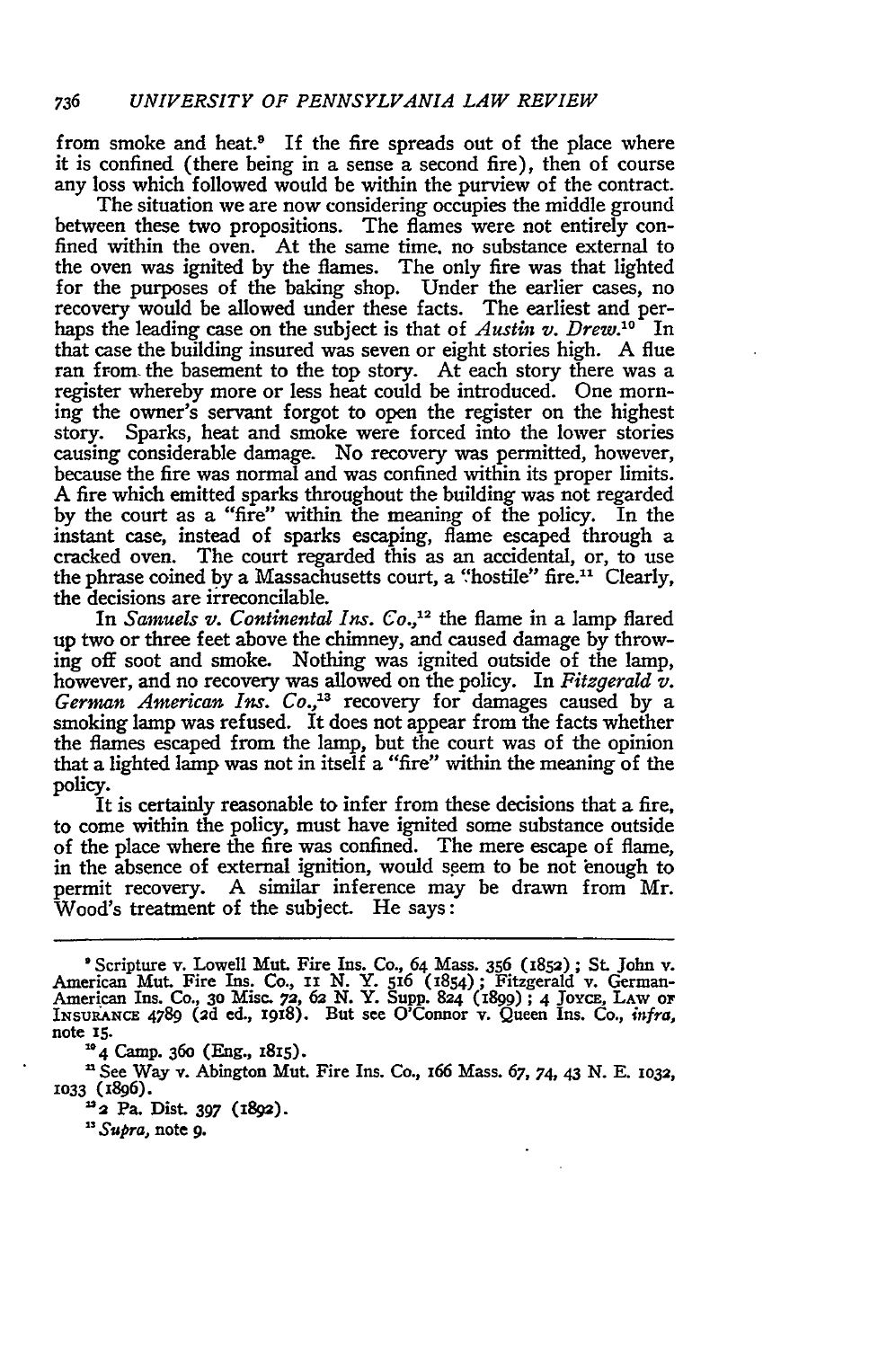"Where fire is employed as an agent, either for the ordinary purposes of heating the building, for the purposes of manufacture, or as an instrument of art, the insurer is not liable for the consequences thereof, *so long as the fire itself is donfined within the limit of the agencies employed,* as from the effects of smoke or heat evolved -thereby, or escaping therefrom, from any cause whether intentional or accidental. In order to bring such consequences within the risk, there must be actual ignition outside of the agencies employed, not *purposely* caused by the assured, and these, as a consequence of such ignition, *dehors* the agencies."<sup>14</sup>

It is thus apparent that many of the authorities would not regard the flame in the principal case as a hostile fire, and consequently, not a basis for recovery on the contract of insurance. Nevertheless, there are a number of cases which would permit recovery, some of them requiring less than appears in the principal case.

*O'Connor v. Queen Ins. Co. of America*<sup>15</sup> represents the most extreme view. There the insured was protected against "direct loss or damage **by** fire." His servant put into the furnace of the insured's building some cannel coal, a fuel not intended for that purpose. The fire raged excessively, filled the house with an unusual degree of heat, and caused damage **by** charring, and discoloration from smoke. Although the fire at no time escaped from the furnace, the court regarded it as hostile, and allowed recovery. In  $Way$  v. Abington Mut. Fire Ins. Co.,<sup>16</sup> ignited soot in a chimney was regarded as a fire, within the meaning of the insurance policy, and recovery was allowed for the damage caused by smoke. In *Singleton v. Phœnix Ins. Co.*,<sup>17</sup> a boat loaded with quick lime was sunk to prevent its destruction **by** fire. The fire was started **by** the slacking of the lime, and the court intimated that actual ignition or combustion was not necessary to establish a loss by fire, and allowed recovery.<sup>18</sup> In *Collins v. Del. Ins. Co. of Phila.,"9* the court charged the jury that even though the fire was confined within a stove, if it spread to a part of the stove where it was not intended to be, there could be a recovery for the damages which resulted. It has also been held that the expulsion of live coals from the furnace upon the floor was enough to make a fire hostile, although the fire was not communicated to anything outside of the heater.<sup>20</sup>

But cf. Western Woolen Mill Co. v. Northern Assurance Co., **i39** Fed. *<sup>637</sup>*(C. C. **A.,** i95).

**"9** Pa. Super. **576** (1899).

Cabbell v. Milwaukee Mechanics' Ins. Co., **26o S.** W. **49o** (Mo. **App., 1924).**

**<sup>16 1</sup>** Woop, FiRE INsuRAxcE **236 (2d** ed., i886).

**is** *140* Wis. 388, **122 N.** W. **1o38 (1909).** *<sup>1</sup> Supra,* note **ii.**

**i1,32 N.** Y. **298, 3o N. E. 839 (1892).**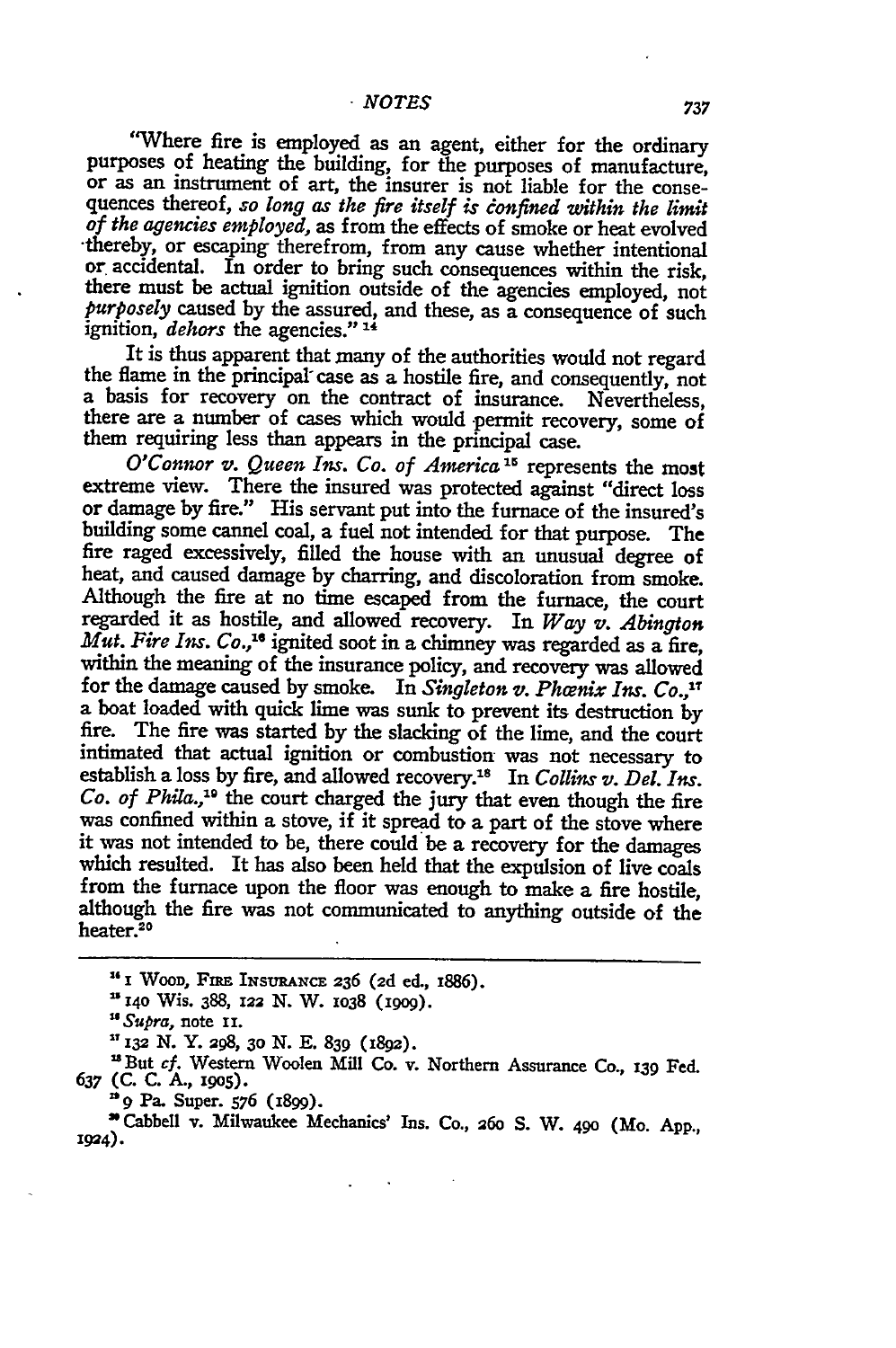## **738** *UNIVERSITY OF PENNSYLVANIA LAW REVIEW*

From the above review of the cases,<sup>21</sup> it is apparent that the rule as laid down in the earlier decisions, notably that of *Austin v. Drew,* has been broadened by some of the courts to permit recovery even where no substance external to the agency confining the fire has been ignited. By way of summary, the following propositions are advanced as an attempted generality upon the cases reviewed:

- (I) The phrase "direct loss or damage by fire" in an insurance policy will include all losses of which fire is the proximate cause. This rule is clearly established.
- (2) "Fire" in an insurance policy does not mean fire intentionally lighted for a useful purpose. Unless the fire spreads and causes actual ignition outside of the stove, furnace, etc., where it is confined, there can be no recovery for the damage such a fire may cause. Some courts make an exception in one situation, *viz.*:
- (3) Where an intentionally lighted fire has taken on an extraordinary character, or has behaved in an unusual manner, these courts will permit recovery for the damage caused, even though nothing was ignited outside of the place where the fire was contained.

Proposition **(3)** is the ever recurrent "doubtful case" in the law of insurance, which will not permit of categorical treatment. The fire has been intentionally lighted for a useful purpose, and yet it has acquired something of an accidental nature. The courts tend to resolve the doubt by leaning in the direction of the insured.

*R.D.G.*

THE CONFLICT OF LAWS AS TO FOREIGN DIVORCES-The anomalous situation of a person unmarried in one state but married in another has again confronted our courts in the two recent cases of *Dean v. Dean 1* and *Miller v. Miller.2* The facts of these two cases are substantially the same. In each, the husband left his wife, acquired a domicil in a foreign jurisdiction, and there obtained a divorce on- constructive service of the wife. Upon his return, the

For an exhaustive collection of cases on the subject see Abbott, *The Meaning of Fire in an Insurance Policy Against Loss or Damage by Fire, <sup>24</sup>* **HAv. L. Rv. iig (igio).**

**<sup>1149</sup> N. E. 844 (N. Y., 1925).**

**<sup>-2</sup>o6 N.** W. **262** (Iowa, 1925).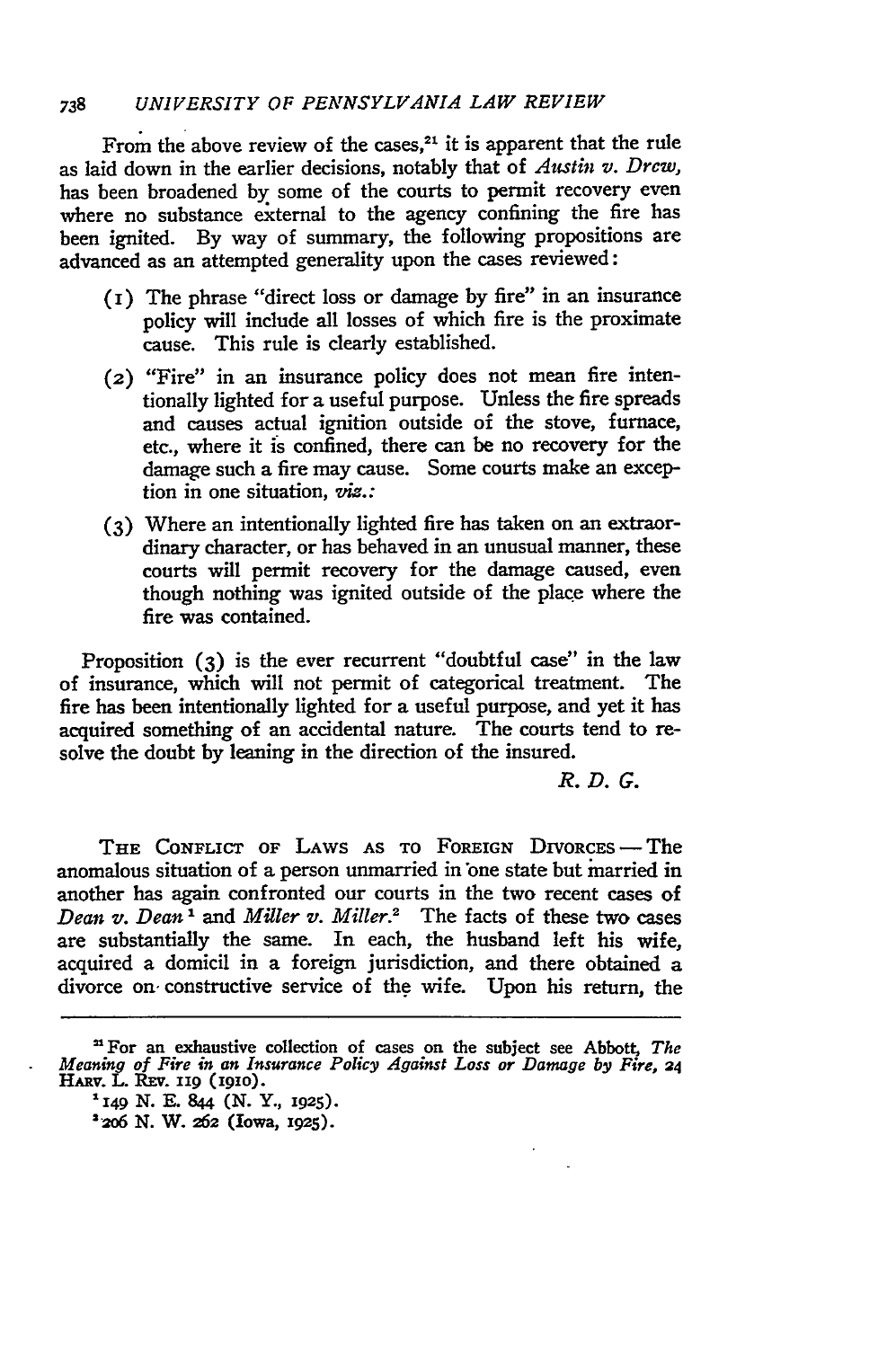validity of this divorce was attacked by the wife.<sup>3</sup> In the Dean case, the majority of the New York court refused to recognize the divorce obtained in another jurisdiction, but in *Miller v. Miller* the foreign decree was held valid. The conflicting decisions illustrate the minority and the majority views respectively.

The Constitution of the United States provides that "Full Faith and Credit shall be given in each state to the Public Acts, Records, and Judicial Proceedings of every other State."<sup>4</sup> The Miller decision did give full faith and credit to the foreign decree. Did New York violate this provision of the Constitution in the Dean decision? In *Atherton v. Atherton* " the Supreme Court of the United States held that the invalidation, in New York, of a Kentucky decree, granted on constructive service to a husband deserted there by his wife who went to New York, was a violation of the full faith and credit clause. But in *Haddock v. Haddock*,<sup>6</sup> where the husband deserted the wife in New York, and obtained a divorce valid in Connecticut, it affirmed the New York courts' refusal to recognize the Connecticut decree, holding that New York is not bound to give full faith and credit to such a decree. The decision was by a five to four majority, $\tau$  and caused considerable adverse comment.<sup>8</sup>

The most vulnerable points in Justice White's opinion in the Haddock case are the propositions: (i) that proper domicil having been obtained by the plaintiff, personal jurisdiction over the defendant party will give the state jurisdiction to grant the divorce; and **(2)** that the location of the marriage status depends upon the guilt or innocence of the separating parties. These two propositions show the confusion of two theories of divorce, a confusion found in many of the New York decisions. One theory regards divorce as an action on the con-

'Article IV, **i.** See also Rev. Stat. **9o5,** re-enacting act of May **26, 1790, C. ii, I STAT. 122.**

<sup>\*</sup> One of the outstanding critics was J. H. Beale, Jr., in 19 HARV. L. REV.<br>**\$86 (1906).** Prof. Beale showed some modification in his position in the recent article, *Haddock Revi ited,* **39** HARv. L. REV. **417 (1926).**

**<sup>&#</sup>x27;** In the Dean case the wife was in Canada when the husband got the divorce in Pennsylvania. Later the husband became domiciled in New York, and the wife, who had also become domiciled there, sued him for maintenance. The divorce as granted in Pennsylvania was held not valid as to the wife in Canada.

<sup>&#</sup>x27;18i **U. S. 155 (i9o).**

**a2oI U. S. 562** (19o5).

**<sup>&#</sup>x27;** Justice Holmes dissented, claiming that he saw no difference between the Atherton case and the Haddock case and consequently that the full faith and credit clause should apply. Justice Brown, also dissenting, saw in the majority view a step back to the narrow confines of comity, a doctrine which the full faith and credit clause was intended to broaden.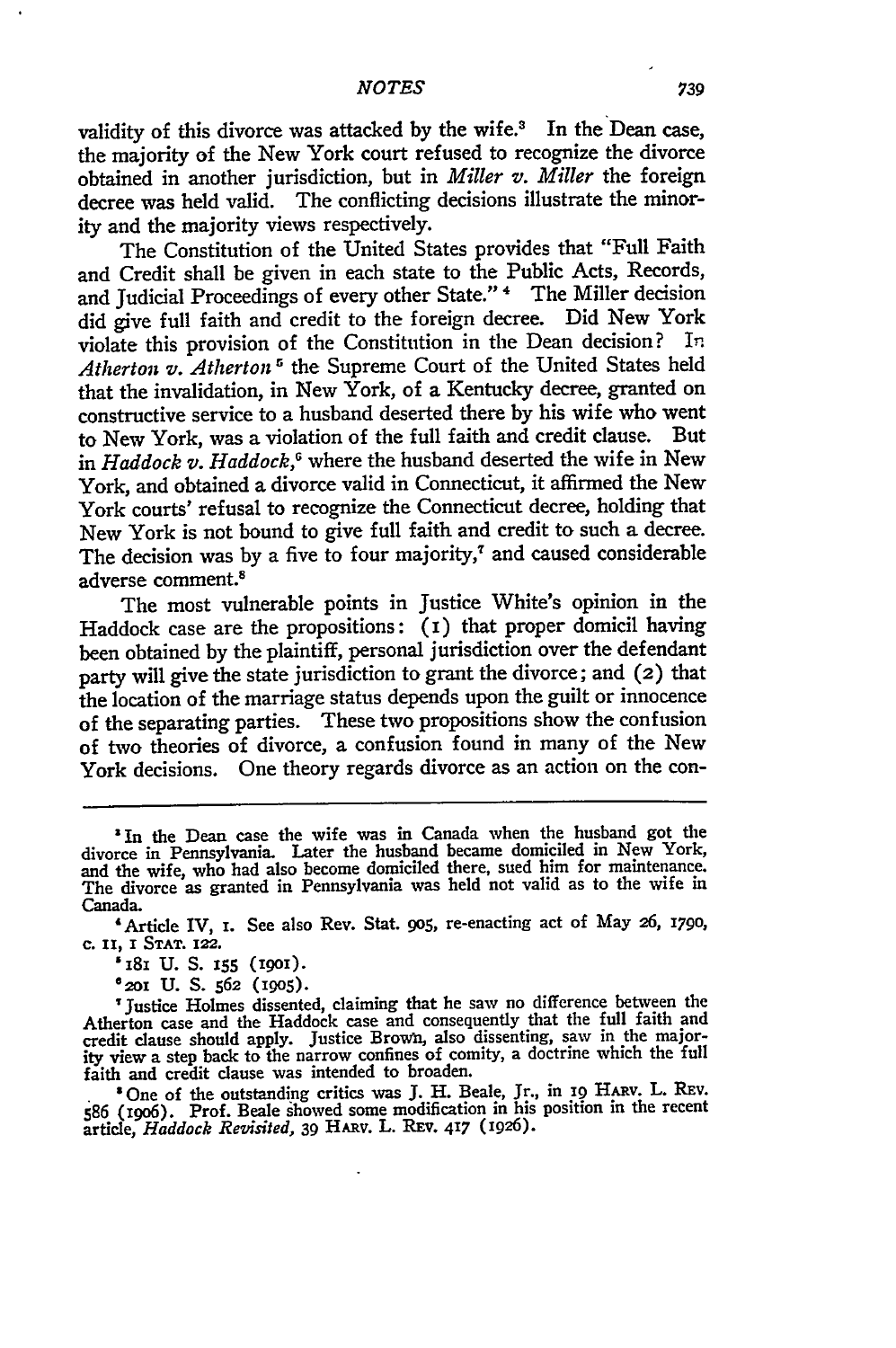tract of marriage and requires personal service of the defendant to give the courts jurisdiction over him.9 No court adopts this theory absolutely.10 The other disregards the contractual element of marriage, considering it, once performed, as a status or a condition which society jealously guards. **A** divorce action has as its subject matter the marriage status which is a *res,* and divorce is thus an action in *rem.* Once, therefore, jurisdiction is obtained over this *res,* the court, when a proper plaintiff applies, may serve the defendant constructively.<sup>11</sup>

How jurisdiction is obtained over this *res,* however, offers one of the most knotty problems in modem law. There is of course no doubt that where both parties are domiciled in a given state, its courts have jurisdiction over the marriage status, and due to the fact that the husband is legally the head of the family and bears responsibility for its support, he has the control over its physical location, and the wife must follow where he reasonably leads.22 **By** a legal fiction, her domicil follows his when she in fact refuses to move. But where the husband leaves unjustifiably or forces his wife to leave, she may establish a separate legal domicil.<sup>13</sup> It is in these latter situations that the difficulty begins. Does the marriage status stay with either, neither, or both? The Haddock case states that if the marriage status is a *res,* it is subject to the laws of matter and incapable of being in two places at the same time. This seems to be open to the objection that this *res* is not a corporeal thing, but a condition of being married, and hence it may very well be in New York with one spouse, and in Connecticut with the other spouse.<sup>14</sup> The Haddock case further holds that the innocent party is the one who retains the

"'The contract of marriage cannot be annulled by judicial sanction any more than *any other contract inter partes,* without jurisdiction of the person of the defendant." Jones v. Jones, io8 **N.** Y. 415, **424; I5** *N.* E. **707** (I888).

"Jurisdictions most strongly influenced **by** it are New York and North Carolina. South Carolina permits no divorce. For Pennsylvania view see Colvid v. Reed, **55** Pa. *375* (1867) **;** Grossman's Estate, **263** Pa. **139,** io6 At. **86 (1919);** Duncan v. Duncan, **265** Pa. 464, **io9** At. *220* (192o). Pennsylvania will grant divorces on constructive service under Act of **1913,** P. L. 191, Pa. St. **192o,** §§ 9158, 9164. Clark v. Clark, 24 Pa. Dist. 475 **(1914).** See also W. D. Crocker, *Recent Divorce Legislation in Pennsylvania as Treated by Federal Principles of Jurisdiction,* **65 U.** op PA. L. Rav. (1917). The above courts follow the minority view.

<sup>11</sup> This doctrine is followed by the vast majority of jurisdictions including Mass., Ala., **Ill.,** Wis., etc.

**"** Franklin v. Franklin, igo Mass. "349, **77 N. E.** 48 **(i906).**

"Williamson v. Osenton, **232 U. S.** 61g **(1914).** The modern tendency is to allow the wife to establish a separate domicil even when she deserts the husband.

**"** J. H. Beale, *supra,* note 8.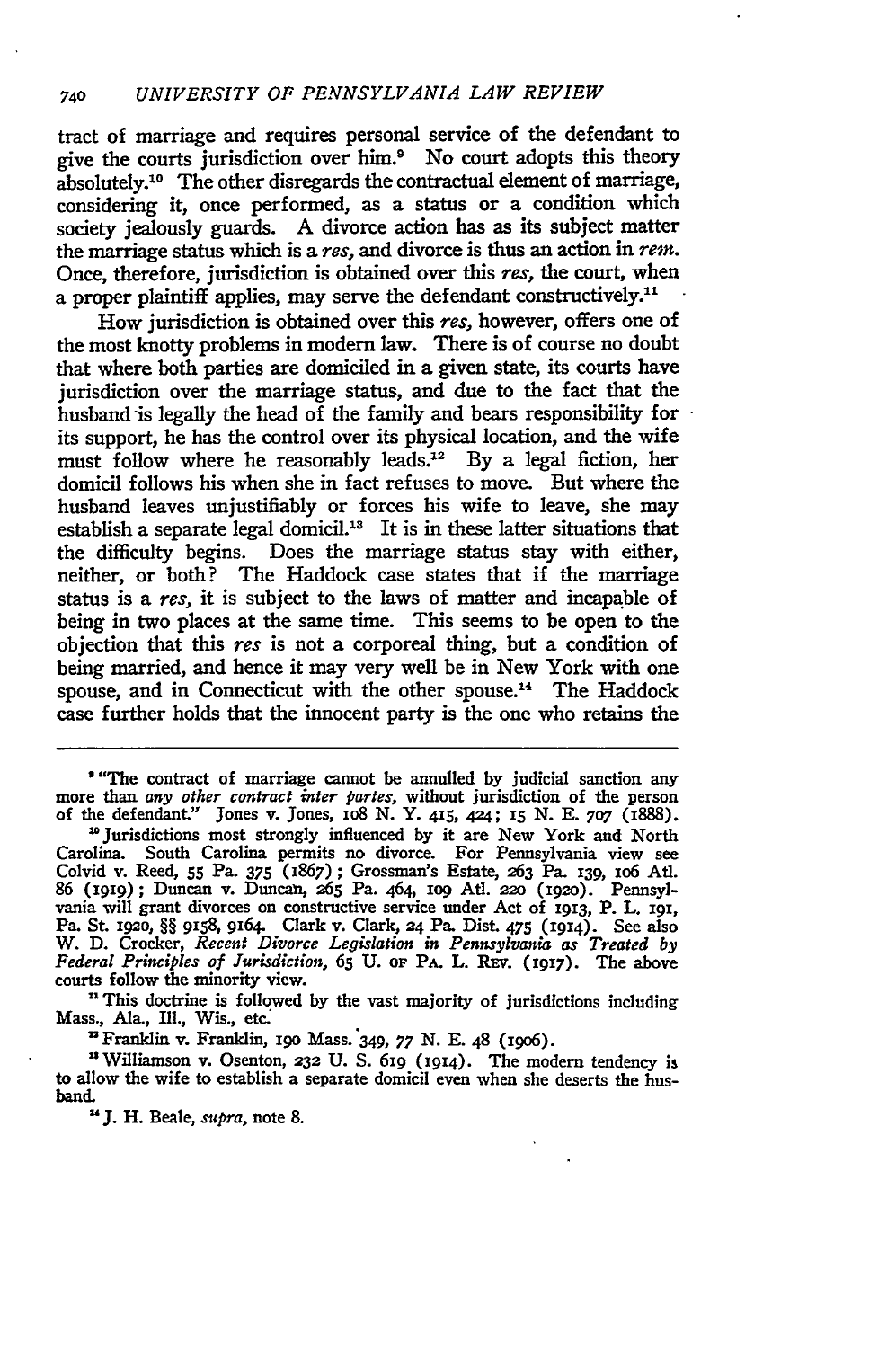marriage status.15 That seems to be untenable because the marriage status is not an actual thing that may be left or taken but is merely a condition of being married. It is thus naturally attached to both.16 And since the defendant is domiciled in Connecticut, its courts have the right to determine his legal status-in this case, the marriage status. But, **by** the nature of marriage, removing the bonds of matrimony from him *ipso facto,* removes it from the wife, for the figure of a wifeless husband or a husbandless wife is unknown to the law.<sup>17</sup> And so the Connecticut courts really determine the status not only of the person domiciled in Connecticut but also of the one domiciled in New York. To this New York objects, even though its objection seems to threaten the purpose of the full faith and credit clause.

The New York position seems to be **ill** taken. That there ought to be uniformity of law in regard to such an important proceeding as divorce seems self-evident. The fact that a foreign divorce may be valid in one state and not in another threatens legally remarried men with indictments of bigamy and adultery, and their legitimate offspring of the second marriage with bastardization, when the family moves from the jurisdiction of divorce. The danger of constructive service, making defendant's appearance unnecessary (frequently the defendant spouse does not know of the action), opening the door to fraud, as may have been *the* fact in the Dean case, is relieved **by** the current law that a foreign divorce decree may be attacked when there is fraud in "allegations and representations designed and intended to mislead with knowledge of falsity, and resulting in damaging deception."<sup>18</sup> Such proof must be of the most satisfactory sort, because of the serious nature of invalidation of a decree of divorce.19 Requirements as to considerable length of residence of the libellant or plaintiff within the jurisdiction are quite universal, and in Pennsylvania, where *bona fide* residence is not required by statute,<sup>20</sup> the trend of decisions has rightly been one of demanding such good faith.<sup>21</sup> There

"Atherton v. Atherton, *supra,* note **5.**

**"Hunt** v. Hunt, **72 N. Y. 217** (1878), appeal dismissed **131 U. S.,** appendix clxiv.

Royal Arcanum v. Carley, **52 N. J. Eq.** 642, **29** Atl. **813 (1894).**

Act of **1913,** P. L. i91, Pa. St *i92o,* § **9159.**

"There is jurisdiction "where the libellant or applicant shall have been a resident **of** this Commonwealth for one year previous to the filing of the petition or libel in divorce." Dulin v. Dulin, **33** Pa. Super. 4 **(907),** (citing Reed v.

<sup>&#</sup>x27;This is supported **by** L. F. Clinton, *The Conflict of Laws as Applied to Divorce, 7* **LAW. AND BANK.** 434 **(1914).**

<sup>&</sup>lt;sup>14</sup> M. L. Lewis, *Divorce and the Federal Constitution*, 49 AM. L. REV. 852 **(1915).**